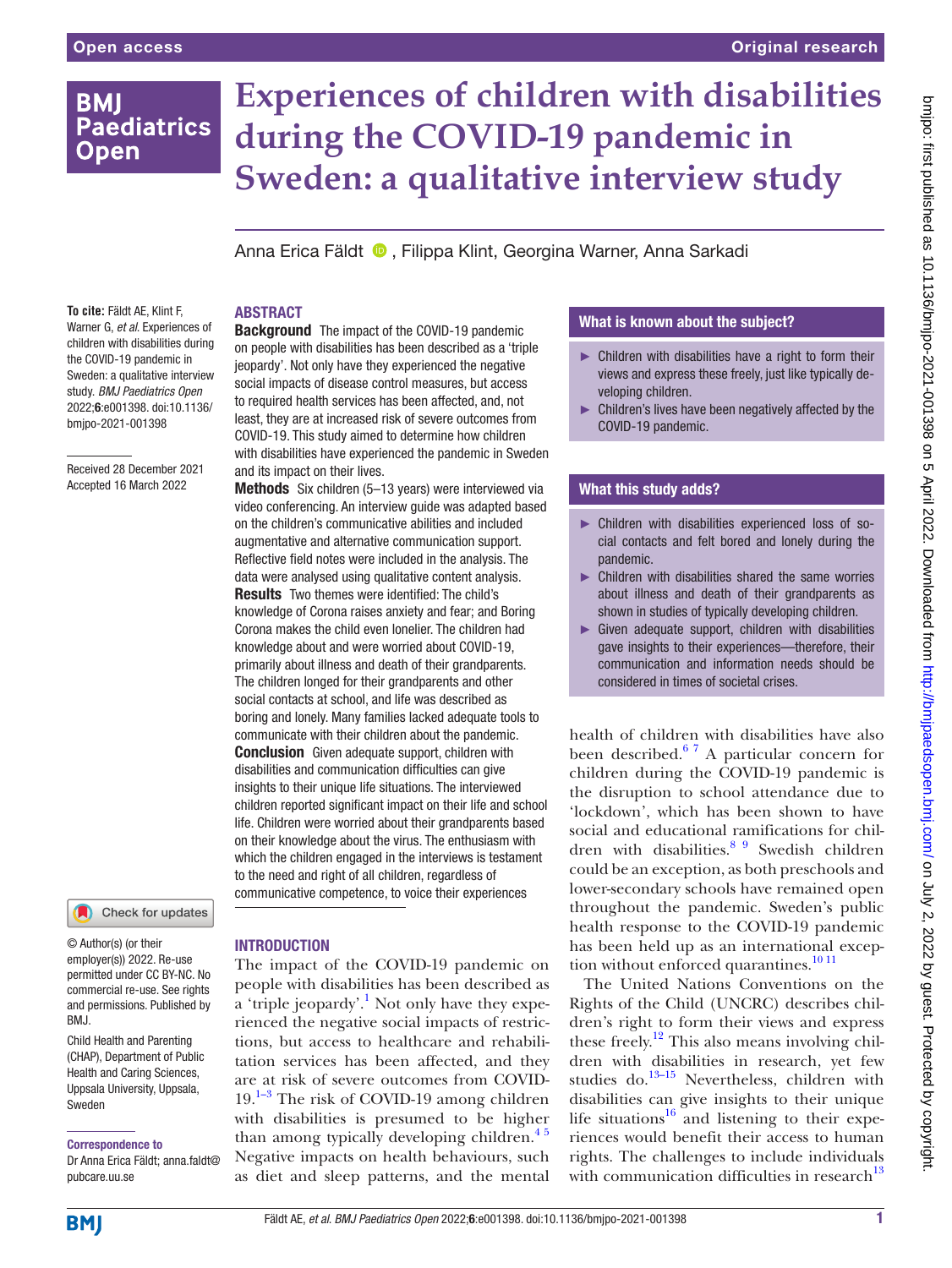| i.                                                                                                                                                                                                                                                                                    |
|---------------------------------------------------------------------------------------------------------------------------------------------------------------------------------------------------------------------------------------------------------------------------------------|
|                                                                                                                                                                                                                                                                                       |
|                                                                                                                                                                                                                                                                                       |
|                                                                                                                                                                                                                                                                                       |
|                                                                                                                                                                                                                                                                                       |
|                                                                                                                                                                                                                                                                                       |
|                                                                                                                                                                                                                                                                                       |
|                                                                                                                                                                                                                                                                                       |
|                                                                                                                                                                                                                                                                                       |
|                                                                                                                                                                                                                                                                                       |
|                                                                                                                                                                                                                                                                                       |
| ,,,,                                                                                                                                                                                                                                                                                  |
|                                                                                                                                                                                                                                                                                       |
|                                                                                                                                                                                                                                                                                       |
|                                                                                                                                                                                                                                                                                       |
|                                                                                                                                                                                                                                                                                       |
|                                                                                                                                                                                                                                                                                       |
|                                                                                                                                                                                                                                                                                       |
|                                                                                                                                                                                                                                                                                       |
|                                                                                                                                                                                                                                                                                       |
| <b>SAS Transportance and the Contract of The Contract of The Contract Commutation Contract of The Contract of The Contract Of The Contract Of The Contract Of The Contract Of The Contract Of The Contract Of The Contract Of Th</b><br><b>1977-7-1977-1978</b> 1978 1978 1979-2020 1 |
|                                                                                                                                                                                                                                                                                       |
|                                                                                                                                                                                                                                                                                       |
|                                                                                                                                                                                                                                                                                       |
|                                                                                                                                                                                                                                                                                       |
|                                                                                                                                                                                                                                                                                       |
|                                                                                                                                                                                                                                                                                       |
|                                                                                                                                                                                                                                                                                       |
|                                                                                                                                                                                                                                                                                       |
|                                                                                                                                                                                                                                                                                       |
|                                                                                                                                                                                                                                                                                       |
|                                                                                                                                                                                                                                                                                       |
|                                                                                                                                                                                                                                                                                       |
|                                                                                                                                                                                                                                                                                       |
|                                                                                                                                                                                                                                                                                       |
|                                                                                                                                                                                                                                                                                       |
|                                                                                                                                                                                                                                                                                       |
|                                                                                                                                                                                                                                                                                       |
|                                                                                                                                                                                                                                                                                       |
|                                                                                                                                                                                                                                                                                       |
|                                                                                                                                                                                                                                                                                       |
|                                                                                                                                                                                                                                                                                       |
|                                                                                                                                                                                                                                                                                       |
|                                                                                                                                                                                                                                                                                       |
|                                                                                                                                                                                                                                                                                       |
|                                                                                                                                                                                                                                                                                       |
|                                                                                                                                                                                                                                                                                       |
|                                                                                                                                                                                                                                                                                       |
|                                                                                                                                                                                                                                                                                       |
|                                                                                                                                                                                                                                                                                       |
|                                                                                                                                                                                                                                                                                       |
|                                                                                                                                                                                                                                                                                       |
|                                                                                                                                                                                                                                                                                       |
| ֺ֞֝                                                                                                                                                                                                                                                                                   |
|                                                                                                                                                                                                                                                                                       |
|                                                                                                                                                                                                                                                                                       |
|                                                                                                                                                                                                                                                                                       |
|                                                                                                                                                                                                                                                                                       |
|                                                                                                                                                                                                                                                                                       |
|                                                                                                                                                                                                                                                                                       |
|                                                                                                                                                                                                                                                                                       |
|                                                                                                                                                                                                                                                                                       |
|                                                                                                                                                                                                                                                                                       |
|                                                                                                                                                                                                                                                                                       |
|                                                                                                                                                                                                                                                                                       |
|                                                                                                                                                                                                                                                                                       |
|                                                                                                                                                                                                                                                                                       |
|                                                                                                                                                                                                                                                                                       |
|                                                                                                                                                                                                                                                                                       |
|                                                                                                                                                                                                                                                                                       |
|                                                                                                                                                                                                                                                                                       |
|                                                                                                                                                                                                                                                                                       |
|                                                                                                                                                                                                                                                                                       |
|                                                                                                                                                                                                                                                                                       |
|                                                                                                                                                                                                                                                                                       |
|                                                                                                                                                                                                                                                                                       |
|                                                                                                                                                                                                                                                                                       |
| <br> <br> <br>                                                                                                                                                                                                                                                                        |
|                                                                                                                                                                                                                                                                                       |
| ֧֧֧֢ׅ֧ׅ֧֧֧֧ׅ֧֚֚֚֚֚֚֚֚֚֚֚֚֚֚֚֚֚֚֚֚֝֟֟֝֓֜֝֟֓֝֓֝֓֜                                                                                                                                                                                                                                       |
|                                                                                                                                                                                                                                                                                       |
|                                                                                                                                                                                                                                                                                       |
|                                                                                                                                                                                                                                                                                       |
|                                                                                                                                                                                                                                                                                       |
|                                                                                                                                                                                                                                                                                       |
|                                                                                                                                                                                                                                                                                       |
|                                                                                                                                                                                                                                                                                       |
|                                                                                                                                                                                                                                                                                       |
|                                                                                                                                                                                                                                                                                       |
|                                                                                                                                                                                                                                                                                       |
|                                                                                                                                                                                                                                                                                       |
|                                                                                                                                                                                                                                                                                       |
|                                                                                                                                                                                                                                                                                       |
|                                                                                                                                                                                                                                                                                       |

<span id="page-1-0"></span>

| Description of participating children<br>Table 1          |                                                                           |
|-----------------------------------------------------------|---------------------------------------------------------------------------|
| Disability as described by parent                         | Mode of primary communication during the interview                        |
| <b>ASD</b>                                                | Speech directed to parent who mediated communication with the interviewer |
| Cerebral palsy                                            | Communication board with bliss symbols, gross motor signals, vocalisation |
| ASD and intellectual disabilities                         | Speech and hand signs based on Swedish sign language                      |
| ASD and intellectual disabilities                         | Primarily speech                                                          |
| ADHD, hearing loss and developmental<br>language disorder | Primarily speech                                                          |
| Degenerative muscle disorder                              | Hand signs based on Swedish sign language and vocalisation                |
|                                                           |                                                                           |

ADHD, Attention Deficit Hyperactivity Disorder; ASD, Autism spectrum disorder.

can be overcome through use of graphic symbols, augmentative and alternative communication (AAC), and responsive interview guides adapted to the individual's needs[.14 17 18](#page-6-8)

## **METHODS**

This study aimed to determine how children with disabilities have experienced the COVID-19 pandemic in Sweden and its impact on their lives. The study adopted an exploratory qualitative methodology, using semistructured interviews with children and reflective field notes from the interview, which were both analysed using qual-itative content analysis.<sup>[19](#page-6-9)</sup>

#### **Participants**

Inclusion criteria were that the child should receive interventions for a disability, and had been living in Sweden during 2020. Recruitment efforts intended to reach children with a variety of disabilities, gender and parent country of origin. The purpose of this was to create heterogeneity in experiences. Habilitation service units were asked to display study information and introduce the study to families. Study information was also disseminated on social media. Participating parents were asked if they knew other parents who could be interested in participating (snowball-sampling). No children were excluded.

Two girls and four boys, aged 5–13 years, participated in the study ([table](#page-1-0) 1). All six children had communication difficulties. They lived in different parts of Sweden.

#### Data collection

A semistructured interview guide [\(figure](#page-1-1) 1) using pictorial support<sup>17 20</sup> was developed based on a previous study in which the research group collected typically developing children's perceptions of the COVID-19 pandemic. $^{21}$  $^{21}$  $^{21}$ Swedish children usually use the word 'Corona' when referring to COVID-19. Therefore, 'Corona' was used during the interviews and in this paper when a child's voice is expressed.

Before each interview, a member of the research team (FK and/or AEF) conducted an unstructured telephone conversation with a parent. The purpose of this was to inform methods to facilitate participation and communication, for example, specific symbols to use and sending

the interviewer's photo to one child. Materials for one child were adapted to the next child dynamically. For example, scales with numbers were created for one child with a mathematical special interest (see [figure](#page-2-0) 2 for an example) and were thereafter used in the following interviews.

The interviewer (AEF) was a speech and language pathologist experienced in communication through AAC. She had no prior contact with the children or families.

All interviews started with open-ended questions, even when it was expressed that closed questions were typically used in communication. Open-ended questions were also used when probing ([figure](#page-1-1) 1). Response options, using gestures and pictorial support, were provided for children who found answering open-ended questions difficult. The youngest child ended the interview prematurely; the remaining interviews covered the full interview guide. All interviews except one involved an adult who could act as an interpreter in communication breakdowns.

The interviews were conducted and recorded via a videoconferencing platform during December 2020 and January 2021. They lasted from 15 to 31min (mean 21). Two types of data were collected: recorded interviews and reflective field notes, including the interviewer's



<span id="page-1-1"></span>Figure 1 Interview guide with pictorial support translated to English. Symbols from Bildstod.se.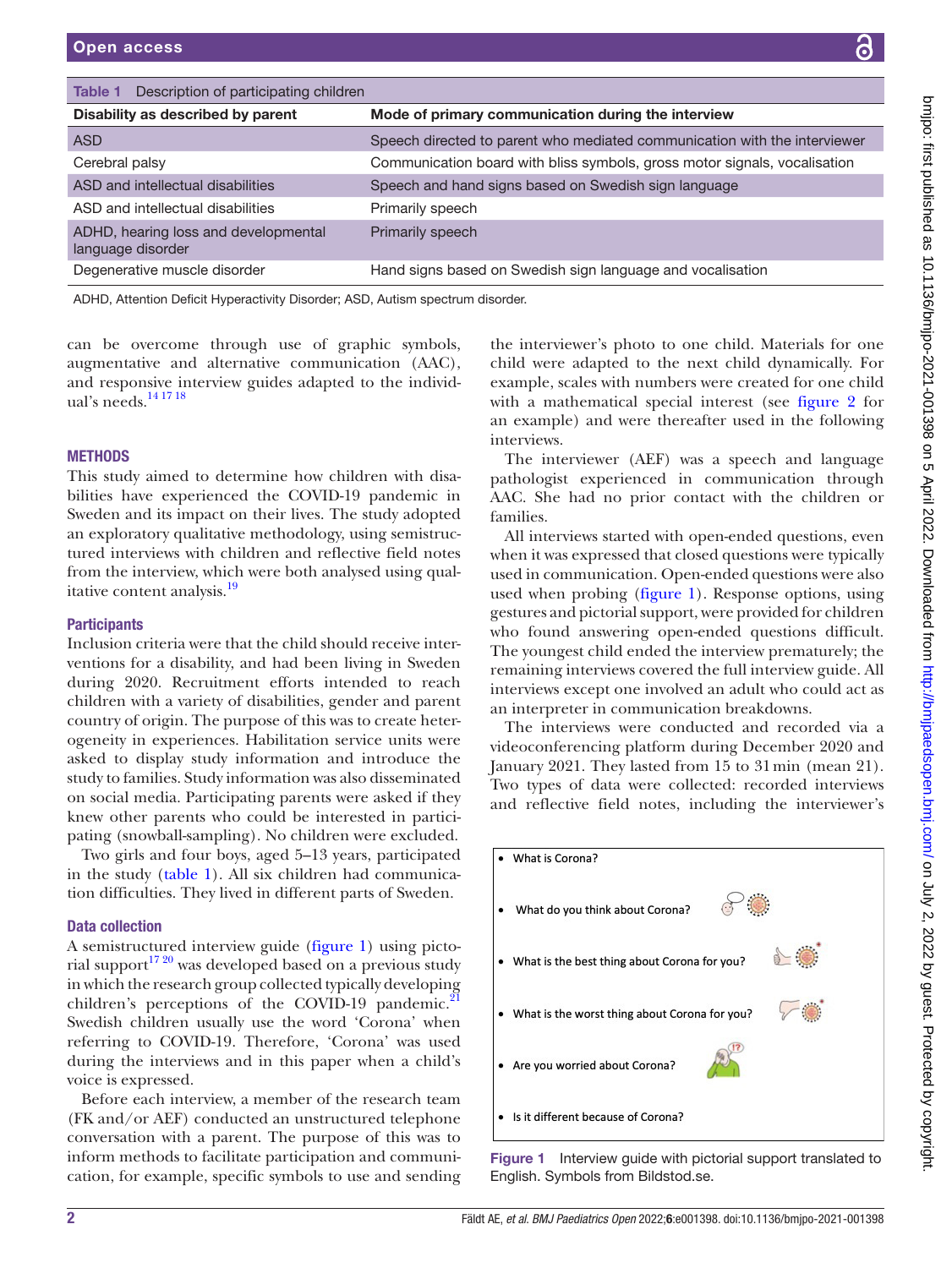



<span id="page-2-0"></span>Figure 2 Pictorial support and response options used with a child with a mathematical interest translated to English. Symbol from Bildstod. se.

impression of the interview and the parent's comments before and after the interview.<sup>22</sup>

#### Data analysis

The filmed interviews were transcribed and analysed inductively using qualitative content analysis.<sup>19</sup> <sup>23</sup> In addition, all the children's communicative signals were analysed, including spoken words, hand signs, pictures, body language and signs of increased or decreased tension. The approach placed equal weight on the children's statements, regardless of whether these were made with speech or AAC. Two children showed signs of echolalia. Only statements where echolalia could be reasonably excluded were coded as meaning units.

Data from the field notes were categorised deductively based on the categories that emerged in the analysis of the interviews. The field notes were used to validate and deepen the interview material and verify the analysis, $24$ and are presented under each category. All parts of the analysis were a collaboration in the author group and were repeated until all authors agreed that the categories and themes correctly reflected the children's stories.

Prior to the interviews, study information was emailed to the children's custodians and written consent from the custodians were collected. The interviews began with the interviewer (AEF) introducing herself, informing that participation was voluntary, that it was recorded, and that the child could end the interview when the child so wished, whereafter the child was encouraged to show which signal it wanted to use to end the interview. Gender-neutral pseudonyms and 'their' as a genderneutral pronoun are used in the presentation below to ensure protection of the children's identities.

#### Patient and public involvement

During the study's design, parents were engaged in the recruitment of participants and design of the interview guide.

#### **RESULTS**

Themes and categories are illustrated in [figure](#page-2-1) 3. The categories are presented with illustrative quotes from the interviews in tables [2 and 3](#page-3-0) and described in detail below.

According to the field notes, the children showed a strong commitment and willingness to voice their viewpoints regarding the COVID-19 pandemic. They also expressed joy and pride in contributing to research, and



<span id="page-2-1"></span>Figure 3 Overview of themes and categories.

the children's parents described them looking forward to participating. ('Sending a picture of Eli and the bliss board. Eli is so stoked about the interview' email correspondence with Eli's mother).

## The child's knowledge of Corona raises concerns and fears Knowledge of the frightening, horrible corona

All interviewed children showed recognition of the word 'Corona', some with emphasis. Many children explained what Corona is, and all children, except one, answered open-ended questions about COVID-19. The children's description of their own risks of becoming ill with COVID-19 varied. Most children were not worried about their own health, even though they were considered as a risk group for severe illness.

COVID-19 was described as frightening, with major negative consequences for people and the world. These were almost existential thoughts that aroused concern and fear. The children verbally described that COVID-19 is awful, and some rated it a clear nine on a 10-point 'awfulness scale'. The children spontaneously talked very little of benefits of COVID-19. On a direct question if COVID-19 was good for for example, nature on a scale of 1–10, some were able to mark their opinion.

Prior to the interviews, some parents expressed concerns that the child's participation in the interview would be limited. After the interviews, several parents described surprise over the child's high level of participation and communication. ('It was much better than I expected' Robin's mother).

#### Very worried someone will get sick, especially the elderly

The children described that they were worried someone will get sick and end up in hospital. Several of the children communicated that their anxiety mainly concerned the older generation. The concern for grandparents was recurring in several interviews. Parents who were present at the interview seemed surprised (inferred through facial expressions and intonation) that the children harboured such a concern.

## Boring corona makes the child even lonelier The impact of corona on school

The children described the influence of COVID-19 on the school or preschool. School has become more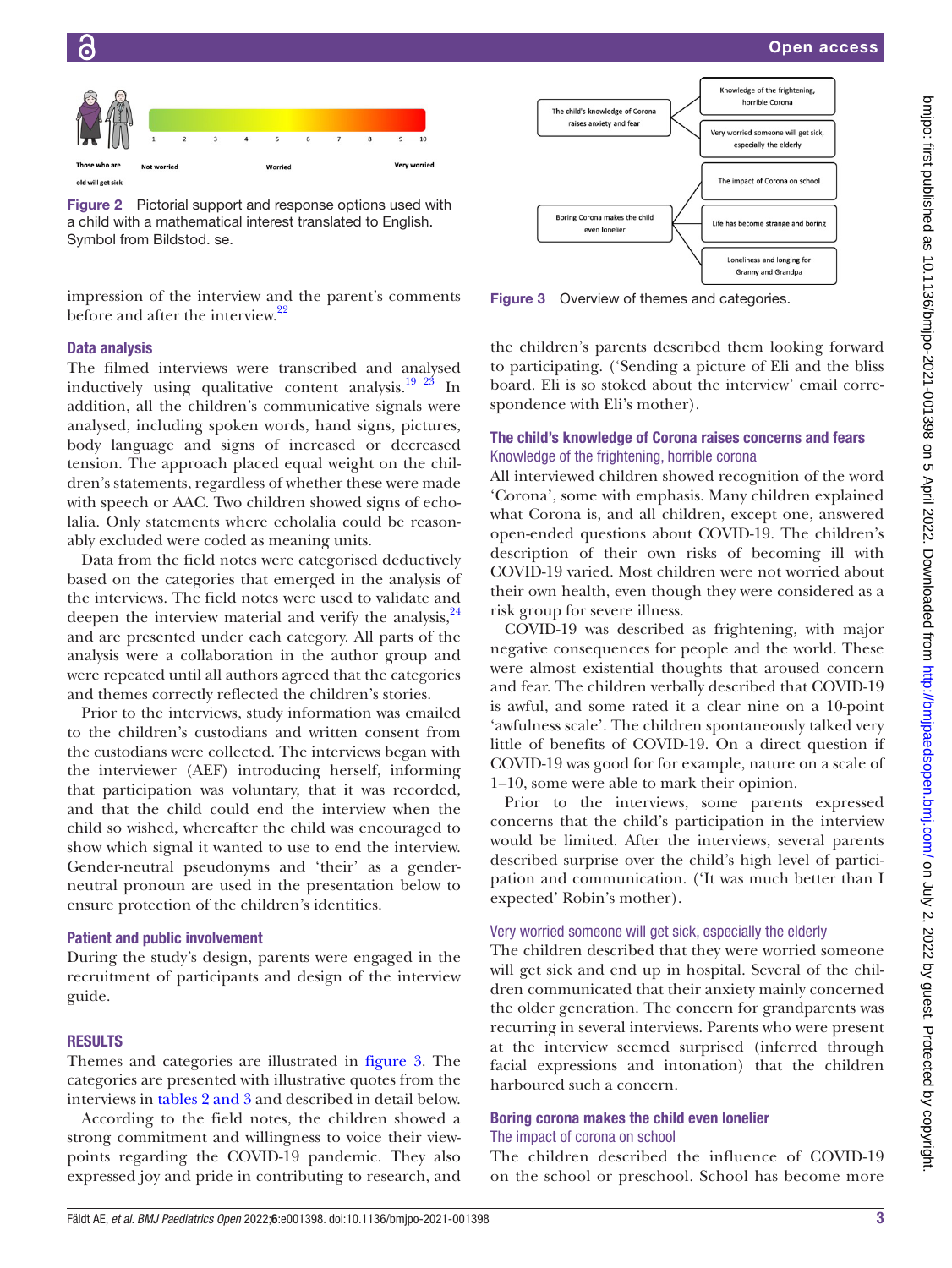## <span id="page-3-0"></span>Table 2 Theme The child's knowledge of Corona raises concerns and fears

## Theme the child's knowledge of Corona raises concerns and fears

| <b>Categories</b>                                             | Quotes                                                                                                                                                                                                                                                                                                                                                                                                                                                                                                                                                                                                                                                                                                                                                                                                                                                                                                                                                                                                                                                                                                                                                                                                                                                                                                                                                                                                                                    |
|---------------------------------------------------------------|-------------------------------------------------------------------------------------------------------------------------------------------------------------------------------------------------------------------------------------------------------------------------------------------------------------------------------------------------------------------------------------------------------------------------------------------------------------------------------------------------------------------------------------------------------------------------------------------------------------------------------------------------------------------------------------------------------------------------------------------------------------------------------------------------------------------------------------------------------------------------------------------------------------------------------------------------------------------------------------------------------------------------------------------------------------------------------------------------------------------------------------------------------------------------------------------------------------------------------------------------------------------------------------------------------------------------------------------------------------------------------------------------------------------------------------------|
| Knowledge of the frightening,<br>horrible Corona              | Interviewer: "Kim, what do you think about Corona?"<br>Kim: moves their tongue from the corners of their mouth at a high pace combined with large<br>opening of their mouth and speaks fast with high intonation in their first language.<br>The interviewer provides written support and hand gestures: "What do you think about<br>Corona? Good, Bad, In between?"<br>Kim: stills, says emphatically: "Bad!"<br>The interviewer: "It is something bad"<br>Kim: looks intently at the interviewer<br>Interviewer: "How worried are you that you might get sick then? One is not worried"<br>Eli: nods<br>The interviewer: "The second is a little worried"<br>Eli: gives a big repeated nod and waves their hand<br>The interviewer: "Itsy-bitsy-tiny-winy worried that you will get sick yourself?"<br>Eli: gives a big nod and makes a confirming sound<br>Interviewer: "Is there anything else you are worried about?"<br>Michele: "Anything else. That maybe it's the end of the world or if it starts to get more<br>dangerous, or if like maybe everything is shut down. And it will all end, like now, this second"<br>The interviewer: "Sounds pretty scary, to think about"<br>Michele: "That is, everything is shut down and everyone dies. I'm scared shitless about that"<br>Robin: "Everything is awful", signs the hand sign for terrible                                                                                  |
| Very worried someone will get<br>sick, especially the elderly | The interviewer: "Those who are old would get sick, how worried are you about that then?<br>(starts moving the pointer along a scale). Not worried at all, tiny little worried a two, a three<br>a little worried, now we are on worried now here more than worried"<br>Eli: nods<br>Interviewer: "Is it okay at six?"<br>Eli: stops nodding<br>Assistant: "More worried"<br>Interviewer: "Even more worried? Up here then on really really really worried, super worried?<br>A ten?"<br>Assistant: "Are you really worried? Do you want to show a lot or a really?"<br>Eli: shows a gross motor signal interpreted as a lot and really<br>The assistant: "Yes then it's so, then it's like ten, when Eli does that"<br>Interviewer: "Are we up to ten? Was it okay with a ten? Is ten good?"<br>Eli: nods<br>The interviewer: "A ten is, really really, very-mega worried"<br>Eli: nods big, sits still and points to the communication board<br>The assistant: "Mm, thinking of grandma to die, grandma and eh Grandpa, they are special.<br>Anyone else?"<br>Eli: shows signs of no<br>The parent: "Who are you afraid of ending up in the hospital?"<br>Bobbie: makes a hand sign (not known to the interviewer)<br>Parent: "Grandpa?  But you said you were afraid that someone would end up in the<br>hospital there, is there anyone in particular you are worried about?"<br>Bobbie: signs hand sign<br>Parent: "Grandpa? Oh, ok" |

boring, for example, in those external visitors, including parents, could not visit/be there. Others described and showed discomfort when they talked about crowding at school and that other children did not follow the guidelines. The anxiety about being in school varied, one child showed intense anxiety while another thought the discomfort corresponded to three on a 10-point scale. The children said they had been more absent

from school than usual. One child had been absent from preschool from the start of the pandemic, and described longing for school and friends.

## Life has become strange and boring

The children described that it is boring and strange with COVID-19, that activities they like have been cancelled. Throughout, the children described how bored they felt,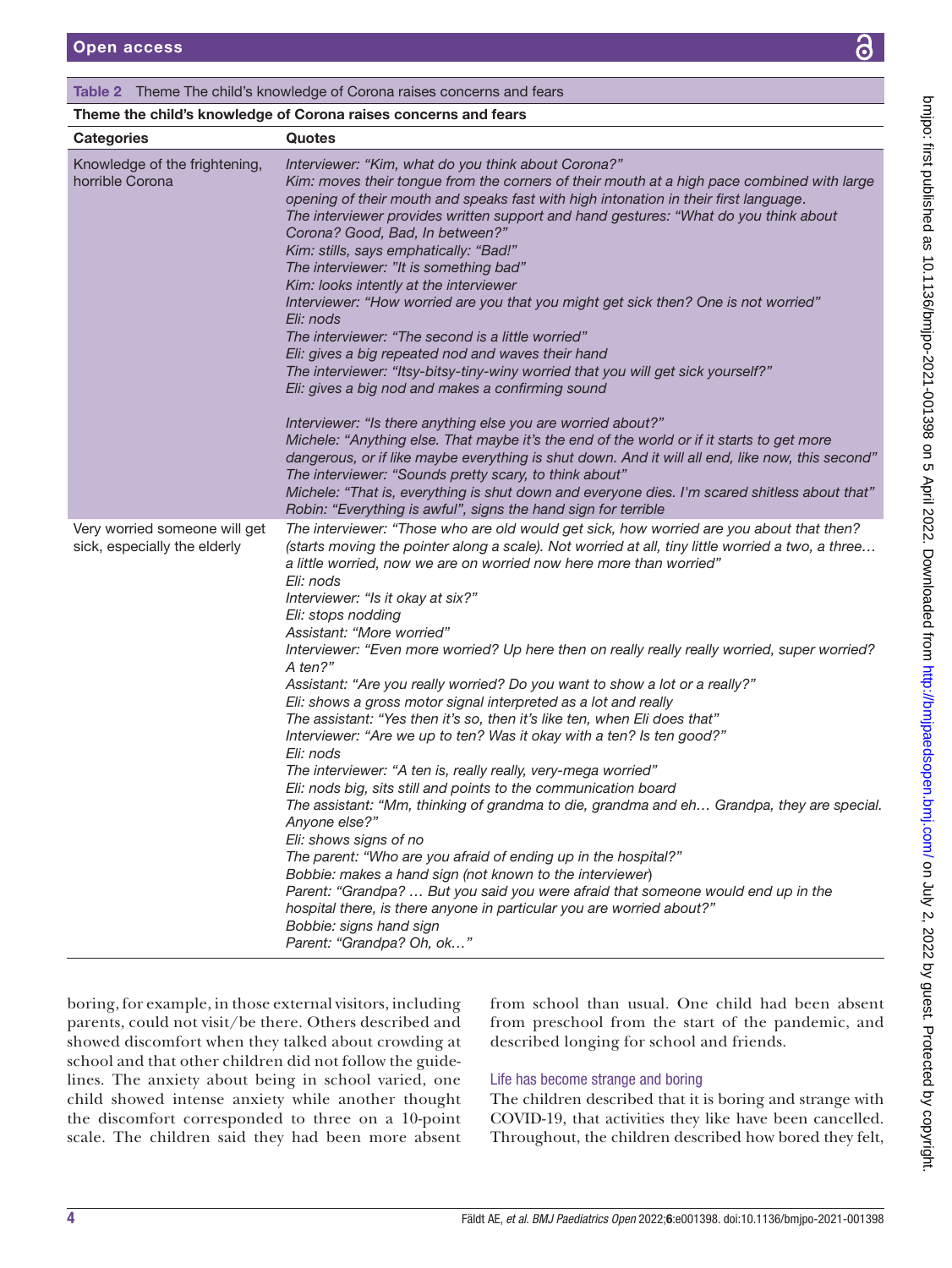| <b>Table 3</b> Theme boring corona makes the child even lonelier |                                                                                                                                                                                                                                                                                                                                                                                                                                                                                                                                   |  |
|------------------------------------------------------------------|-----------------------------------------------------------------------------------------------------------------------------------------------------------------------------------------------------------------------------------------------------------------------------------------------------------------------------------------------------------------------------------------------------------------------------------------------------------------------------------------------------------------------------------|--|
| Theme boring corona makes the child even lonelier                |                                                                                                                                                                                                                                                                                                                                                                                                                                                                                                                                   |  |
| <b>Categories</b>                                                | Quotes                                                                                                                                                                                                                                                                                                                                                                                                                                                                                                                            |  |
| The Impact of Corona<br>on School                                | Interviewer: "What do you think about school now with Corona?"<br>Michele: "Yes, I think many people are pretty close to each other, mostly in like the dining hall and<br>then like when you stand in line so like everyone is pushing their arms against each other() And in<br>the corridors, it's the same, there are many people."                                                                                                                                                                                           |  |
|                                                                  | Interviewer: "Here we are at one, it is as usually, you get to be with your friends, the ones you usually<br>hang with?<br>Eli: looks away                                                                                                                                                                                                                                                                                                                                                                                        |  |
|                                                                  | Interviewer: "No()here four, in between, a little different"<br>Eli: looks away<br>Interviewer: "No, six, you feel a little lonely quite lonely, now we are up alone. And up here we are<br>on super-duper very lonely"                                                                                                                                                                                                                                                                                                           |  |
|                                                                  | Eli: tilts head back, looks up, nods big<br>Interviewer: "Yep, you feel like you've become more lonely when it's Corona, okay"                                                                                                                                                                                                                                                                                                                                                                                                    |  |
|                                                                  | The parent: "So then she asks like this, what is it like not to be in preschool? Do you think it's fun to<br>be home so much, do you think it's boring not to be in preschool?"<br>Bobbie: "aah!"<br>Parent: "Boring"                                                                                                                                                                                                                                                                                                             |  |
| Life has become<br>strange and boring                            | Interviewer: "And has it made life more boring for you, or how has it affected you?"<br>Michele: "Ah I liked being at the community pool the most()cinema too, ah yes! So, it's like, I think<br>cinema is the nicest, best of all()I miss a lot of things!"                                                                                                                                                                                                                                                                      |  |
|                                                                  | Alexis: points to the screen<br>The parent: "Which one did you point to?"<br>Alexis: points again "Boring"<br>Parent: "Boring"<br>Interviewer: "Boring, yes, you know, I also think it's very, very boring with Corona, super boring()But<br>how boring is it then with Corona? Not boring, or in between, whatever number you want or super-<br>duper boring on ten"<br>Alexis: "Seven!"                                                                                                                                         |  |
|                                                                  | Robin: points at the screen "look, I, alone"<br>Interviewer: hand signs the sign alone, "you feel, then you feel alone?"<br>Robin: signs feel "ah, I feel, alone"                                                                                                                                                                                                                                                                                                                                                                 |  |
|                                                                  | Michele:" So I mean it gets worse and yes many get even lonelier."<br>Interviewer: "It's not like you're lonely, but you think of everyone who's lonely?"<br>Michele: "No I do not feel like, really alone"                                                                                                                                                                                                                                                                                                                       |  |
| Loneliness and<br>Grandpa                                        | The interviewer: "But who are you missing then? Is it, maybe it's "grandfather" signs the hand sign for<br>Longing for Granny and elderly man, "or grandmother or some friend, who are you missing?"<br>Robin: signs the hand sign for friend<br>The interviewer: "Friend, are those the friends you are not allowed to be with?"<br>Robin: "Friend, grandma, grandpa, grandmother, grandfather*"<br>Interviewer: "But who do you miss the most?"<br>Robin: signs an unrecognized sign interpreted as a name<br>Parent: "Grandma" |  |
|                                                                  | The interviewer: "Yes, you feel that you have become more lonely when it's Corona, okay who are<br>you missing, who are you not allowed to meet?<br>Eli: looks down at the communication board, and points repeatedly<br>The assistant interprets the child: " Grandma, Grandpa, the whole gang"<br>Interviewer: "Yes, I see that you point super much at Granny now"                                                                                                                                                             |  |

\*In Swedish, the word for grandmother and grandfather alters if it is the mother's or father's parents.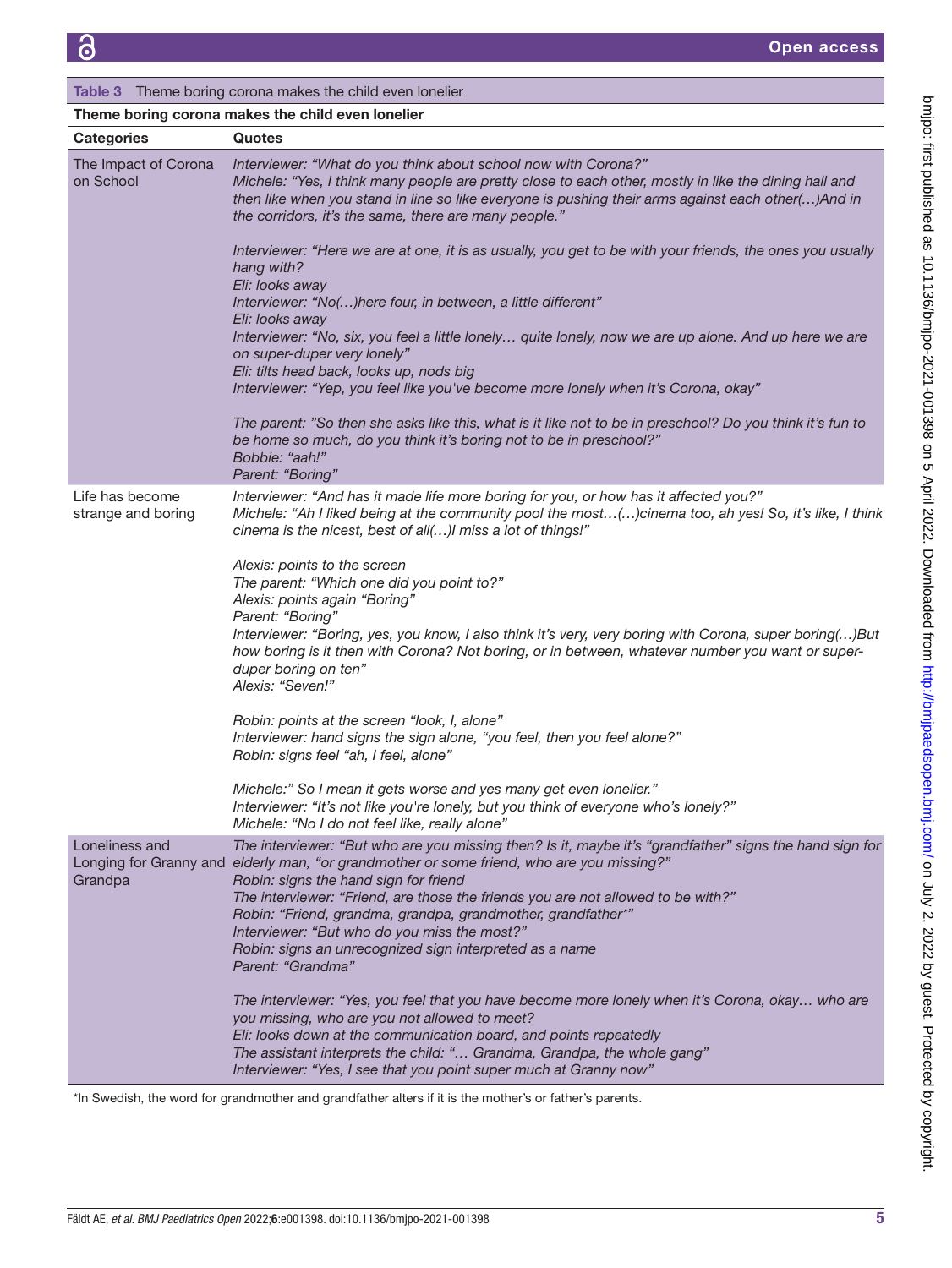even children who could not describe what they were missing.

#### Loneliness and longing for granny and grandpa

Several children said they felt lonely, 10 on a 10-point scale, which was expressed with emphasis by children talking and signing. Some also described a concern for the loneliness of others. Almost all children described that they longed for their grandparents.

#### **DISCUSSION**

With adequate adjustments all children could participate in the interviews and describe their experiences. The children showed great commitment and, according to the parents, had looked forward to the interviews. This was interpreted as the children's wish to narrate their experiences, which has been found in previous research with the target group. $25$  Parents voiced surprise over the child's level and quality of participation in the interviews, a signal of low expectations on the child's communicative abilities. These low expectations can serve as a barrier for children to voice their opinion and experiences. $26$ All children used the pictorial support offered through the interview guide. Pictorial support has in previous studies helped children to maintain concentration $20$ and enabled participation. $25$  This shows the importance of offering adequate conditions for children to express their opinions, fully in line with the UNCRC:s freedom to express oneself.<sup>[12](#page-6-5)</sup>

The children's narratives are similar to previous results with typically developing children who described knowing and worrying about COVID-19 and fearing illness and death in the older generation. $^{21}$  However, children with disabilities often have smaller social networks,  $27\frac{28}{128}$  and the absence of grandparents may be more pronounced and have a greater impact on the child's life compared with typically developing children. Accordingly, the children described that life was more boring during the COVID-19 pandemic and feelings of loneliness were extremely pronounced.

Despite explicit governmental COVID-19 policies to keep schools open in Sweden, $10$  the children in this study reported an impact of the pandemic on their school life. Some were prevented from attending school due to infection risk. The absence of peer interaction is likely to have had adverse effects on the children. $29$  Even for those attending school, school routines were affected by pandemic-related restrictions, limiting fun activities and changing mealtime routines. Furthermore, professionals and parents who otherwise routinely participate in the child's schooling were not allowed on the premises. Interactions with adults at school is more important for children with disabilities $30$  and previous international research indicates that parent involvement is crucial for the academic success of students with disabilities. $31-33$ Thus, access restrictions and changes in school routine might have affected this population especially negatively.

A pronounced difference between our previous study<sup>21</sup> and this study is that children with disabilities saw very few, if any, benefits of the pandemic. In the previous study, children described more time with the family,less school stress, and positive effects on climate and nature.<sup>[21](#page-6-11)</sup> One explanation could be that the disadvantages of the pandemic outweigh any potential benefits for children with disabilities and their families.

#### Methodological considerations

The recruitment of children aimed at heterogeneity of relevant backgrounds, such as disability, age and gender to include different experiences. Although the sample was fairly heterogeneous, transferability might be affected by the children's interest in and awareness of the topic. On the other hand, the results align with our previous study with typically developing children which increase the reliability of the result. $2I$  The credibility was addressed through careful construction of the interview guide and ensuring that all aspects were covered with all children. The field notes added trustworthiness to the findings.<sup>34</sup> Dependability was ensured through multiple coders and repeated consensus meetings among the authors.

The interviewer, experienced in communication through AAC, initially perceived interviews through videoconferencing as complex. However, videoconferencing allowed the children to participate while being at home.

To ensure the findings were based on the child's own experiences, statements that may have been echolalia were not coded as meaningful units for two children. To minimise the risk of neglecting these children's opin-ions,<sup>[35](#page-7-6)</sup> body language and intonation signalling engagement were analysed as described in Dindar *et al*. [36](#page-7-7)

Interviewing children with limited speech is a challenge. Communication is a continuous and co-constructed process between the communication partners.<sup>37</sup> <sup>38</sup> In a conversation using AAC, the communication partners often use a great variety of communication modes, such as speech, gestures, facial expressions, graphic symbols and hand signs. $13$  This dynamic process can potentially risk leading the child and affect their responses. To strengthen the interpretation of the interview, such as how the grading questions were being used by the children, topics unrelated to the pandemic could have been incorporated. All communication modes were also used in the analysis which poses certain risks, something which might amplify the element of interpretation. There are, however, methods to analyse non-verbal communication modes,<sup>39</sup> which we used when further analysing three of the interviews, confirming of the themes described in this paper. $40$ 

## **CONCLUSIONS**

This study explored how children with disabilities have experienced the COVID-19 pandemic in Sweden and its impact on their lives. The children's stories were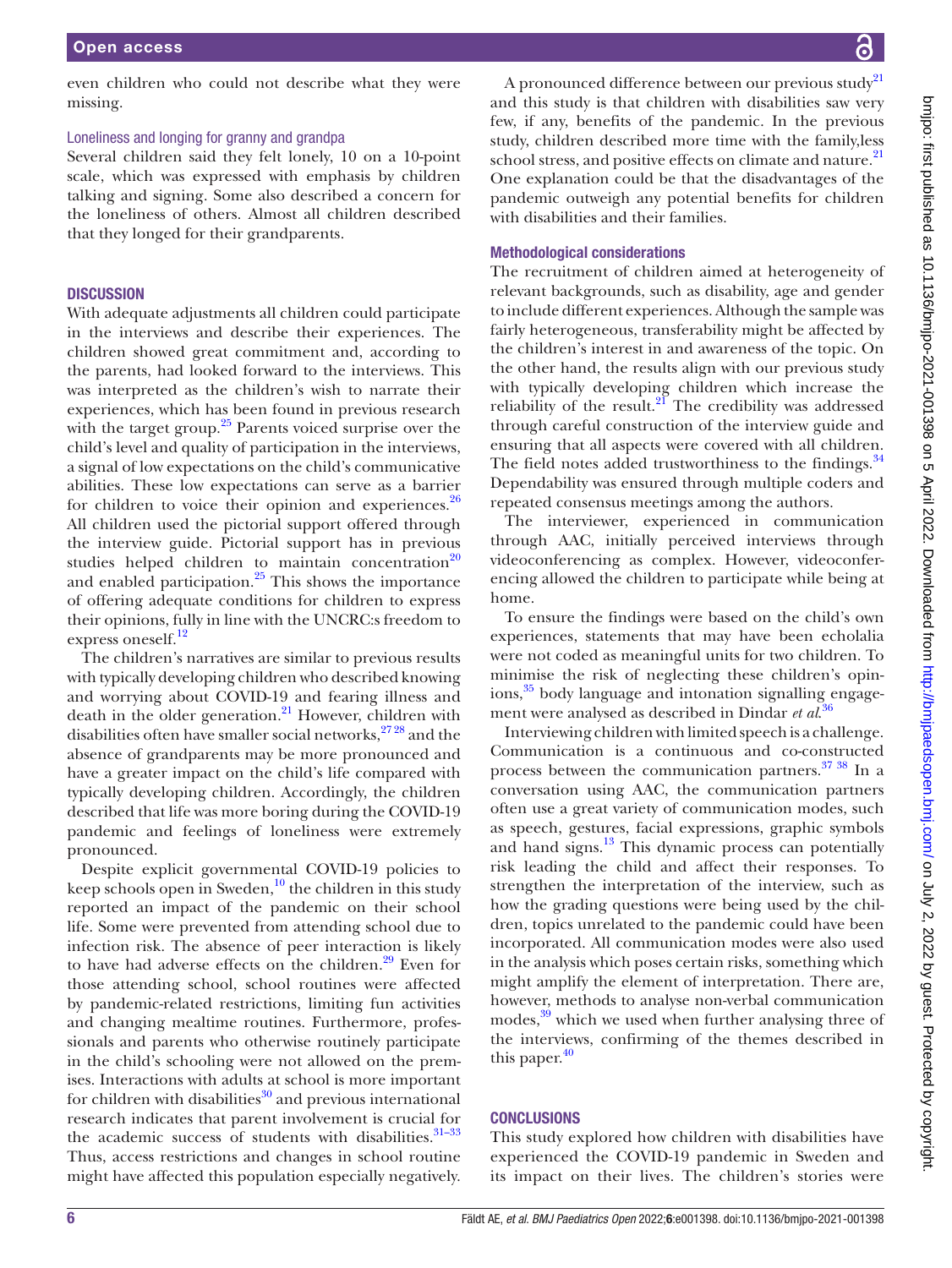in line with typically developing children in many ways. The interviewed children had knowledge about and were worried about COVID-19. The concern was primarily about illness and death in their granparents. The children also missed their grandparents, and life was described as boring and lonely. Despite governmental COVID-19 policies to keep schools open in Sweden, the children in this study reported an impact of the pandemic on their school life. The unselective banning of all 'visitors' from schools resulted in missed educational opportunities and lack of support in school routines for several of these children, who were otherwise able to attend schools.

The study demonstrates that children with disabilities can give insights to their unique life situations. The enthusiasm with which the children engaged in the interviews is testament to the need and right of all children, regardless of communicative competence, to voice their experiences of disruptions in society. It is up to us as professionals to facilitate these discussions, for example, by providing families with pictorial support or adapting children's AAC systems and thus assuming children's interest and competence to discuss matters concerning them. Further research conducted directly with children with disabilities recognising them as individuals who have their own agency and epistemic contribution is encouraged to explore the need for compensatory mechanisms needed after the pandemic regarding educational and social needs.

Acknowledgements The research team would like to acknowledge the children and parents who took part in the research.

Contributors AS initiated, conceptualised and was PI for this study. GW contributed to the study design, including the interview guide and data collection methods. FK and AEF collected data. AEF and FK designed and performed the initial analysis, which was discussed with AS and GW. All authors contributed to data interpretation, and AEF, AS and GW wrote the manuscript. All authors had input to the manuscript and have approved the final version. AEF and AS guarantors for the study content.

Funding The work was supported by the Swedish National Agency of Public Health (Grant # 03303-2020-2.3.2).

Competing interests None declared.

Patient and public involvement Patients and/or the public were involved in the design, or conduct, or reporting, or dissemination plans of this research. Refer to the Methods section for further details.

Patient consent for publication Not applicable.

Ethics approval The study was approved by the Swedish Ethical Review Authority DNr 2020-05096.

Provenance and peer review Not commissioned; externally peer reviewed.

Data availability statement No data are available.

Open access This is an open access article distributed in accordance with the Creative Commons Attribution Non Commercial (CC BY-NC 4.0) license, which permits others to distribute, remix, adapt, build upon this work noncommercially, and license their derivative works on different terms, provided the original work is properly cited, appropriate credit is given, any changes made indicated, and the use is non-commercial. See: [http://creativecommons.org/](http://creativecommons.org/licenses/by-nc/4.0/) [licenses/by-nc/4.0/.](http://creativecommons.org/licenses/by-nc/4.0/)

#### ORCID iD

Anna Erica Fäldt <http://orcid.org/0000-0001-7257-8758>

#### **REFERENCES**

<span id="page-6-0"></span>1 Shakespeare T, Ndagire F, Seketi QE. Triple jeopardy: disabled people and the COVID-19 pandemic. *[Lancet](http://dx.doi.org/10.1016/S0140-6736(21)00625-5)* 2021;397:1331–3.

Open access

- 2 Cacioppo M, Bouvier S, Bailly R, *et al*. Emerging health challenges for children with physical disabilities and their parents during the COVID-19 pandemic: the echo French survey. *[Ann Phys Rehabil](http://dx.doi.org/10.1016/j.rehab.2020.08.001)  [Med](http://dx.doi.org/10.1016/j.rehab.2020.08.001)* 2021;64:101429.
- 3 Geweniger A, Barth M, Haddad AD, *et al*. Impact of the COVID-19 pandemic on mental health outcomes of healthy children, children with special health care needs and their Caregivers-Results of a cross-sectional study. *[Front Pediatr](http://dx.doi.org/10.3389/fped.2022.759066)* 2022;10:759066.
- <span id="page-6-1"></span>4 Wong CA, Ming D, Maslow G, *et al*. Mitigating the impacts of the COVID-19 pandemic response on at-risk children. *[Pediatrics](http://dx.doi.org/10.1542/peds.2020-0973)* 2020;146:e20200973.
- 5 Malle L, Gao C, Hur C, *et al*. Individuals with Down syndrome hospitalized with COVID-19 have more severe disease. *[Genet Med](http://dx.doi.org/10.1038/s41436-020-01004-w)* 2021;23:576–80.
- <span id="page-6-2"></span>6 Masi A, Mendoza Diaz A, Tully L, *et al*. Impact of the COVID-19 pandemic on the well-being of children with neurodevelopmental disabilities and their parents. *[J Paediatr Child Health](http://dx.doi.org/10.1111/jpc.15285)* 2021;57:631–6.
- 7 Dickinson H, Yates S. *More than isolated: the experience of children and young people with disability and their families during the COVID-19 pandemic*. Canberra, Australia: Public Service Research Group, 2020.
- <span id="page-6-3"></span>8 Dickinson H, Smith C, Yates S, *et al*. The importance of social supports in education: survey findings from students with disability and their families during COVID-19. *[Disabil Soc](http://dx.doi.org/10.1080/09687599.2021.1994371)* 2021;12:1–23.
- 9 Faccioli S, Lombardi F, Bellini P, *et al*. How did Italian adolescents with disability and parents deal with the COVID-19 emergency? *[Int J](http://dx.doi.org/10.3390/ijerph18041687)  [Environ Res Public Health](http://dx.doi.org/10.3390/ijerph18041687)* 2021;18:1687.
- <span id="page-6-4"></span>10 Ludvigsson JF. The first eight months of Sweden's COVID-19 strategy and the key actions and actors that were involved. *[Acta](http://dx.doi.org/10.1111/apa.15582)  [Paediatr](http://dx.doi.org/10.1111/apa.15582)* 2020;109:2459–71.
- 11 The Public Health Agency of Sweden. The Public Health Agency of Sweden's regulations and general guidelines relating to everyone's responsibility to prevent COVID-19 infections, 2021. Available: [https://www.folkhalsomyndigheten.se/the-public-health-agency-of](https://www.folkhalsomyndigheten.se/the-public-health-agency-of-sweden/communicable-disease-control/covid-19/regulations-and-general-guidelines/)[sweden/communicable-disease-control/covid-19/regulations-and](https://www.folkhalsomyndigheten.se/the-public-health-agency-of-sweden/communicable-disease-control/covid-19/regulations-and-general-guidelines/)[general-guidelines/](https://www.folkhalsomyndigheten.se/the-public-health-agency-of-sweden/communicable-disease-control/covid-19/regulations-and-general-guidelines/)
- <span id="page-6-5"></span>12 UN General Assembly. *Convention on the rights of the child*. UN General Assembly, 1989. [https://www.refworld.org/docid/3ae6b38f0.](https://www.refworld.org/docid/3ae6b38f0.html) [html](https://www.refworld.org/docid/3ae6b38f0.html)
- <span id="page-6-6"></span>13 Blackstone SW, Williams MB, Wilkins DP. Key principles underlying research and practice in AAC. *[Augment Altern Commun](http://dx.doi.org/10.1080/07434610701553684)* 2007;23:191–203.
- <span id="page-6-8"></span>14 Bailey S, Boddy K, Briscoe S, *et al*. Involving disabled children and young people as partners in research: a systematic review. *[Child](http://dx.doi.org/10.1111/cch.12197)  [Care Health Dev](http://dx.doi.org/10.1111/cch.12197)* 2015;41:505–14.
- 15 Dee-Price B-JM, Hallahan L, Nelson Bryen D, *et al*. Every voice counts: exploring communication accessible research methods. *[Disabil Soc](http://dx.doi.org/10.1080/09687599.2020.1715924)* 2021;36:240–64.
- <span id="page-6-7"></span>16 Cavens C, Imms C, Drake G, *et al*. Perspectives of children and adolescents with cerebral palsy about involvement as research partners: a qualitative study. *[Disabil Rehabil](http://dx.doi.org/10.1080/09638288.2021.1900927)* 2021:1–10.
- <span id="page-6-10"></span>17 Teachman G, Gibson BE. Integrating visual methods with Dialogical interviews in research with youth who use Augmentative and alternative communication. *[Int J Qual Methods](http://dx.doi.org/10.1177/1609406917750945)* 2018;17:160940691775094.
- 18 Trevisan F. Making focus groups accessible and inclusive for people with communication disabilities: a research note. *[Qualitative](http://dx.doi.org/10.1177/1468794120941846)  [Research](http://dx.doi.org/10.1177/1468794120941846)* 2021;21:619–27.
- <span id="page-6-9"></span>19 Lindgren B-M, Lundman B, Graneheim UH. Abstraction and interpretation during the qualitative content analysis process. *[Int J](http://dx.doi.org/10.1016/j.ijnurstu.2020.103632)  [Nurs Stud](http://dx.doi.org/10.1016/j.ijnurstu.2020.103632)* 2020;108:103632.
- <span id="page-6-15"></span>20 Harrington C, Foster M, Rodger S, *et al*. Engaging young people with autism spectrum disorder in research interviews. *[British Journal of](http://dx.doi.org/10.1111/bld.12037)  [Learning Disabilities](http://dx.doi.org/10.1111/bld.12037)* 2014;42:153–61.
- <span id="page-6-11"></span>21 Sarkadi A, Sahlin Torp L, Pérez-Aronsson A, *et al*. Children's expressions of worry during the COVID-19 pandemic in Sweden. *[J](http://dx.doi.org/10.1093/jpepsy/jsab060)  [Pediatr Psychol](http://dx.doi.org/10.1093/jpepsy/jsab060)* 2021;46:939–49.
- <span id="page-6-12"></span>22 Sandelowski M. When a cigar is not just a cigar: alternative takes on data and data analysis. *[Res Nurs Health](http://dx.doi.org/10.1002/nur.20437)* 2011;34:342–52.
- 23 Elo S, Kyngäs H. The qualitative content analysis process. *[J Adv](http://dx.doi.org/10.1111/j.1365-2648.2007.04569.x)  [Nurs](http://dx.doi.org/10.1111/j.1365-2648.2007.04569.x)* 2008;62:107–15.
- <span id="page-6-13"></span>24 Patton MQ. *Qualitative research & evaluation methods*. 3. ed. London: SAGE, 2002.
- <span id="page-6-14"></span>25 Watson D, Abbott D, Townsley R. Listen to me, too! lessons from involving children with complex healthcare needs in research about multi-agency services. *[Child Care Health Dev](http://dx.doi.org/10.1111/j.1365-2214.2006.00670.x)* 2007;33:90–5.